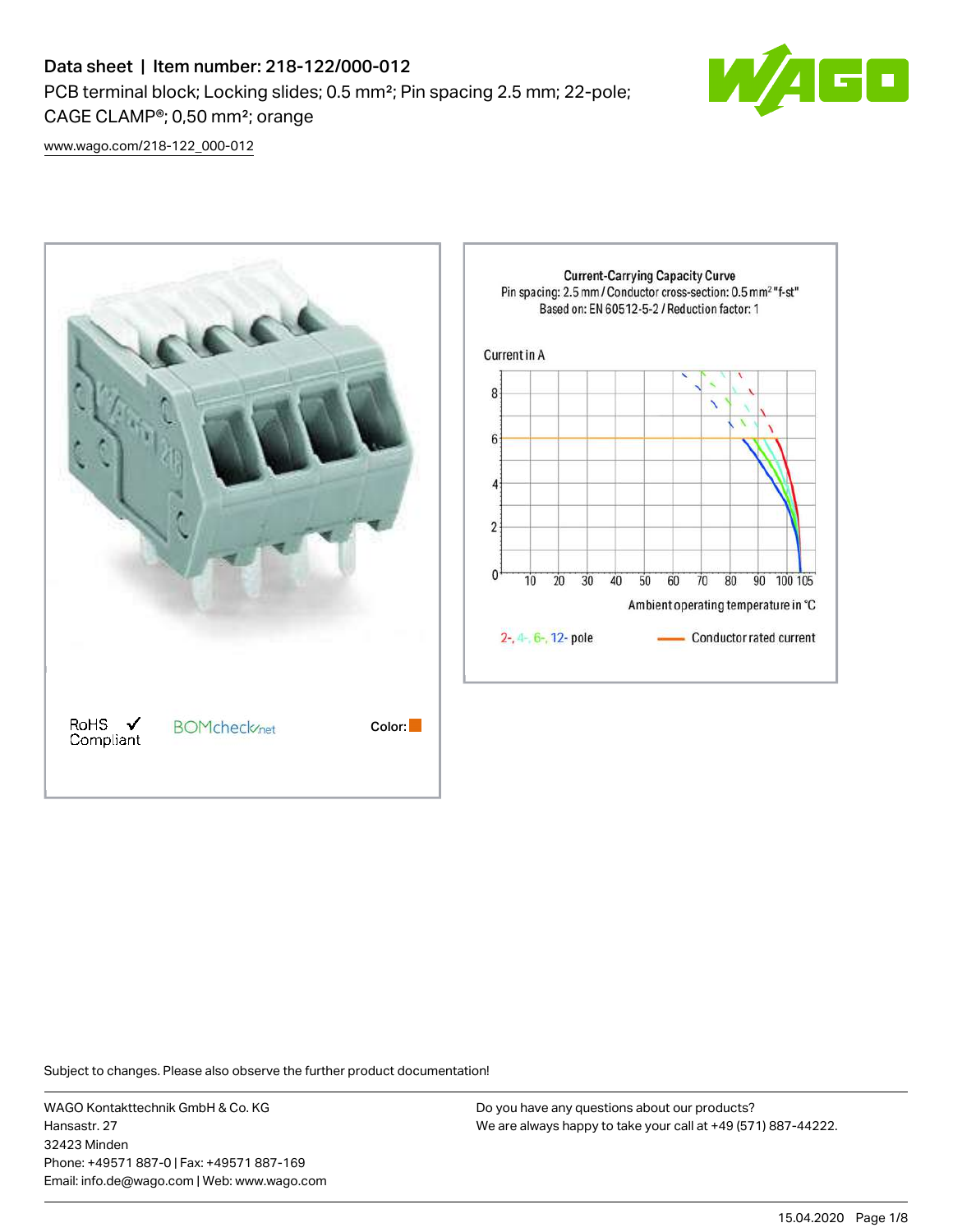



#### Item description

- П Terminal strips are just 8.1 mm tall and feature an innovative, locking slide-actuated CAGE CLAMP®
- $\blacksquare$ Several clamping units can be held open simultaneously
- П Easily terminate stranded conductors in

tight spaces (e.g., bus connectors)

## Data Electrical data

## Ratings per IEC/EN 60664-1

| Ratings per                     | IEC/EN 60664-1 |
|---------------------------------|----------------|
| Rated voltage (III / 3)         | 80 V           |
| Rated impulse voltage (III / 3) | $2.5$ kV       |
| Rated voltage (III / 2)         | 160 V          |
| Rated impulse voltage (III / 2) | $2.5$ kV       |
| Rated voltage (II / 2)          | 320 V          |
| Rated impulse voltage (II / 2)  | $2.5$ kV       |
| Rated current                   | 6A             |

Subject to changes. Please also observe the further product documentation!

WAGO Kontakttechnik GmbH & Co. KG Hansastr. 27 32423 Minden Phone: +49571 887-0 | Fax: +49571 887-169 Email: info.de@wago.com | Web: www.wago.com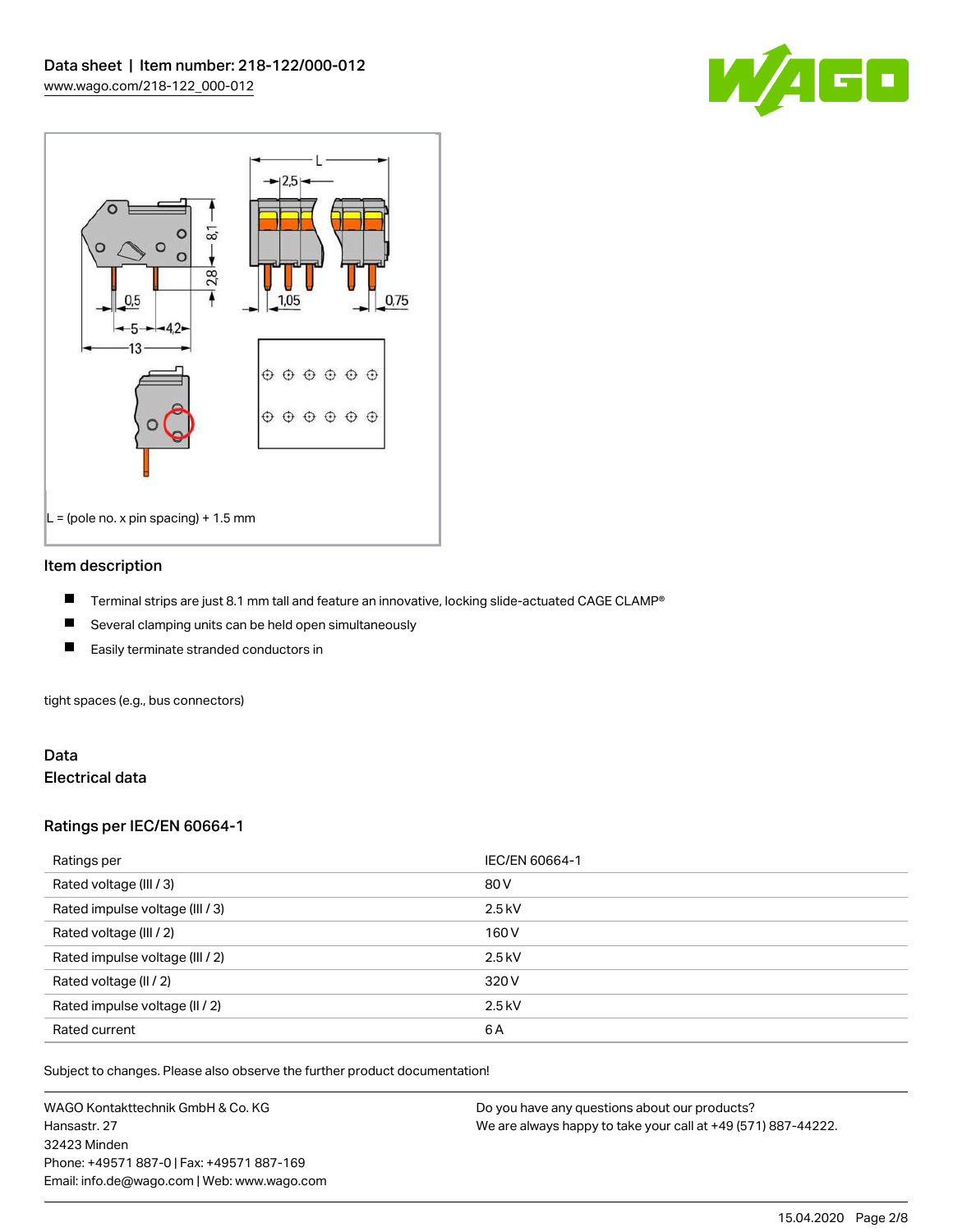60 W

Legend (ratings) (III / 2) ≙ Overvoltage category III / Pollution degree 2

## Approvals per UL 1059

| Rated voltage UL (Use Group B) | 150 V   |
|--------------------------------|---------|
| Rated current UL (Use Group B) |         |
| Approvals per                  | UL 1059 |

# Approvals per CSA

| Rated voltage CSA (Use Group B) | 150 V |
|---------------------------------|-------|
| Rated current CSA (Use Group B) |       |

# Connection data

| Connection technology                                       | CAGE CLAMP®                                                              |
|-------------------------------------------------------------|--------------------------------------------------------------------------|
| Actuation type                                              | Slider                                                                   |
| Solid conductor                                             | $0.080.5$ mm <sup>2</sup> / 28  20 AWG                                   |
| Fine-stranded conductor                                     | $0.080.5$ mm <sup>2</sup> / 28  20 AWG                                   |
| Fine-stranded conductor with ferrule with plastic collar    | $0.25$ mm <sup>2</sup>                                                   |
| Fine-stranded conductor with ferrule without plastic collar | $0.25$ mm <sup>2</sup>                                                   |
| Strip length                                                | $56$ mm $/ 0.20.24$ inch                                                 |
| Conductor entry angle to the PCB                            | $40^{\circ}$                                                             |
| No. of poles                                                | 22                                                                       |
| Total number of connection points                           | 22                                                                       |
| Total number of potentials                                  | 22                                                                       |
| Number of connection types                                  | 1                                                                        |
| Number of levels                                            | 1                                                                        |
| Note (conductor cross-section)                              | Terminating 0.75 mm <sup>2</sup> /18 AWG conductors is possible; however |
|                                                             | insulation diameter allows only every other clamping unit to be          |
|                                                             | terminated with this conductor size.                                     |

# Geometrical Data

| Pin spacing             | 2,5 mm / 0.098 inch  |
|-------------------------|----------------------|
| Width                   | 56,5 mm / 2.224 inch |
| Height                  | 10,9 mm / 0.429 inch |
| Height from the surface | 8,1 mm / 0.319 inch  |
| Depth                   | 13 mm / 0.512 inch   |
| Solder pin length       | $2.8 \,\mathrm{mm}$  |
| Solder pin dimensions   | $0.5 \times 0.75$ mm |

Subject to changes. Please also observe the further product documentation!

WAGO Kontakttechnik GmbH & Co. KG Hansastr. 27 32423 Minden Phone: +49571 887-0 | Fax: +49571 887-169 Email: info.de@wago.com | Web: www.wago.com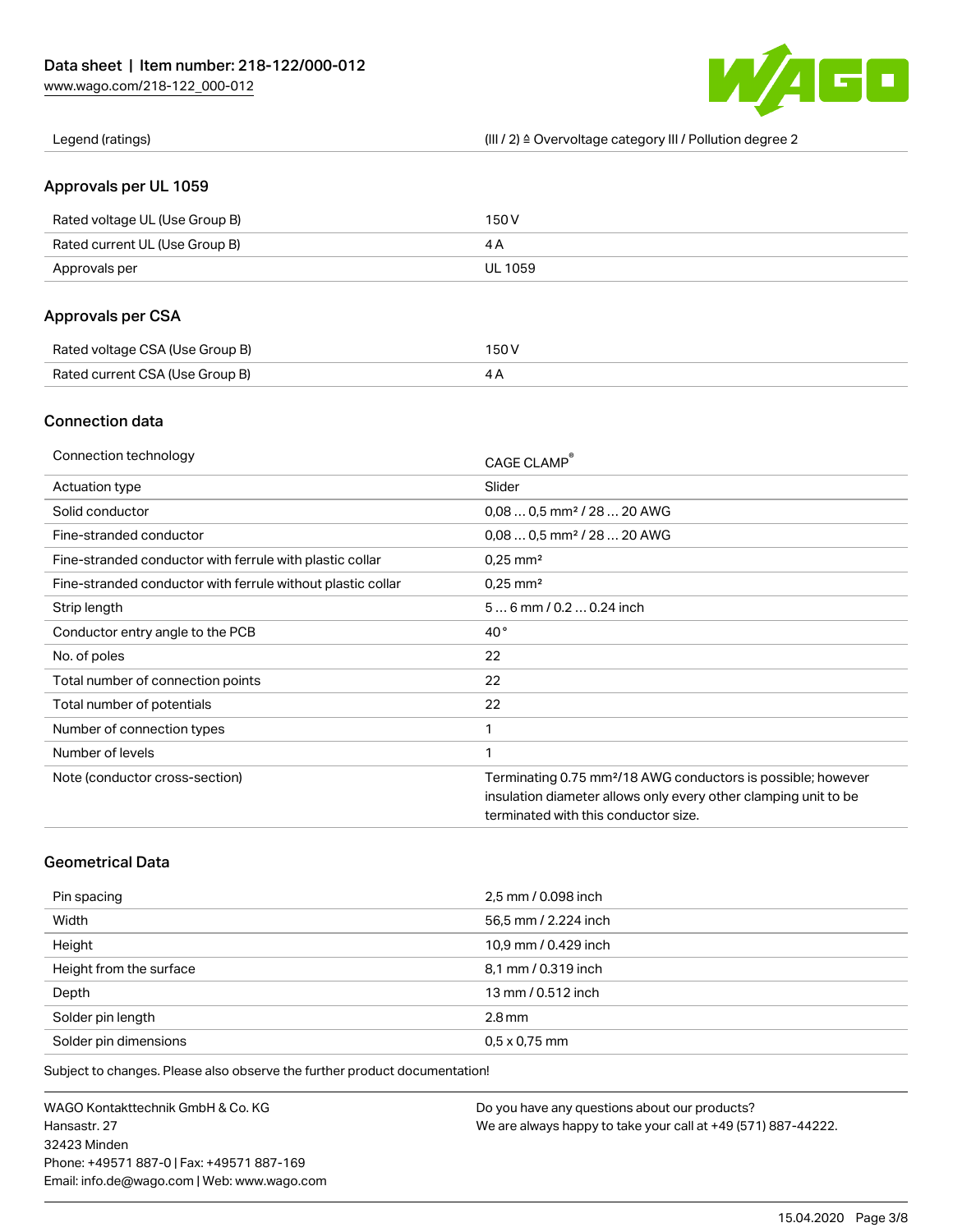

| Drilled hole diameter (tolerance) | 1 <sup>(+0,1)</sup> mm |
|-----------------------------------|------------------------|
|-----------------------------------|------------------------|

## PCB contact

| PCB contact                         | THT                                      |
|-------------------------------------|------------------------------------------|
| Solder pin arrangement              | over the entire terminal strip (in-line) |
| Number of solder pins per potential |                                          |

## Material Data

| Color                       | orange                                |
|-----------------------------|---------------------------------------|
| Material group              |                                       |
| Insulating material         | Polyamide 66 (PA 66)                  |
| Flammability class per UL94 | V <sub>0</sub>                        |
| Clamping spring material    | Chrome nickel spring steel (CrNi)     |
| Contact material            | Electrolytic copper $(E_{\text{Cl}})$ |
| Contact plating             | tin-plated                            |
| Fire load                   | 0.091 MJ                              |
| Weight                      | 7.2 g                                 |
|                             |                                       |

# Environmental Requirements

#### Commercial data

| $D_{20}$<br>aina type | BOX   |
|-----------------------|-------|
| <b>GTIN</b>           | 78128 |

# Approvals / Certificates

#### Country specific Approvals

| Logo           | Approval                               | <b>Additional Approval Text</b> | Certificate<br>name |
|----------------|----------------------------------------|---------------------------------|---------------------|
| <b>TA</b><br>Φ | <b>CSA</b><br>DEKRA Certification B.V. | C22.2 No. 158                   | 1565656             |
|                |                                        |                                 |                     |

#### UL-Approvals

|      |          |                                                                            | Certificate |
|------|----------|----------------------------------------------------------------------------|-------------|
| Logo | Approval | <b>Additional Approval Text</b>                                            | name        |
|      |          | Subject to changes. Please also observe the further product documentation! |             |

WAGO Kontakttechnik GmbH & Co. KG Hansastr. 27 32423 Minden Phone: +49571 887-0 | Fax: +49571 887-169 Email: info.de@wago.com | Web: www.wago.com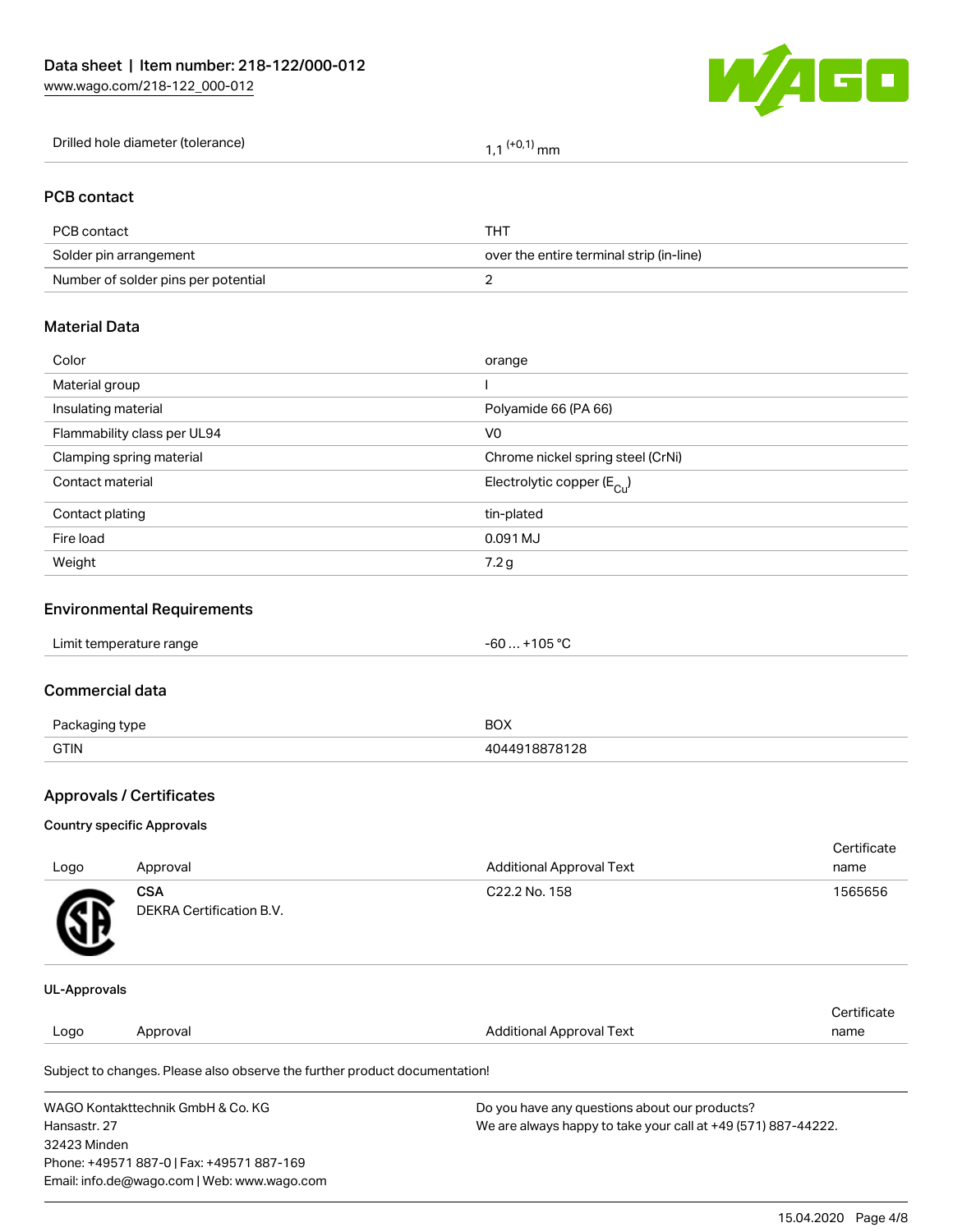



UL 1059 20190630-E45172

Counterpart

Compatible products

| Item no.: 735-500<br>Test pin; 1 mm Ø; with solder connection for test wire<br>Marking accessories<br>Item no.: 210-331/250-202<br>www.wago.com/210-331<br>Marking strips; as a DIN A4 sheet; MARKED; 1-16 (400x); Height of marker strip: 2.3 mm/0.091 in; Strip<br>/250-202<br>length 182 mm; Horizontal marking; Self-adhesive; white<br>Item no.: 210-331/250-204<br>www.wago.com/210-331<br>Marking strips; as a DIN A4 sheet; MARKED; 17-32 (400x); Height of marker strip: 2.3 mm/0.091 in; Strip<br>/250-204<br>length 182 mm; Horizontal marking; Self-adhesive; white<br>Item no.: 210-331/250-206<br>www.wago.com/210-331<br>Marking strips; as a DIN A4 sheet; MARKED; 33-48 (400x); Height of marker strip: 2.3 mm/0.091 in; Strip<br>/250-206<br>length 182 mm; Horizontal marking; Self-adhesive; white<br>Item no.: 210-331/250-207<br>www.wago.com/210-331<br>Marking strips; as a DIN A4 sheet; MARKED; 1-48 (100x); Height of marker strip: 2.3 mm/0.091 in; Strip<br>/250-207<br>length 182 mm; Horizontal marking; Self-adhesive; white<br>tools<br>Item no.: 210-647<br>www.wago.com/210-647<br>Operating tool; Blade: 2.5 x 0.4 mm; with a partially insulated shaft<br>Item no.: 210-719<br>www.wago.com/210-719<br>Operating tool; Blade: 2.5 x 0.4 mm; with a partially insulated shaft<br>ferrule<br>Item no.: 216-131<br>www.wago.com/216-131<br>Ferrule; Sleeve for 0.25 mm <sup>2</sup> / AWG 24; uninsulated; electro-tin plated<br>Item no.: 216-151<br>www.wago.com/216-151<br>Ferrule; Sleeve for 0.25 mm <sup>2</sup> / AWG 24; uninsulated; electro-tin plated | check |                      |
|----------------------------------------------------------------------------------------------------------------------------------------------------------------------------------------------------------------------------------------------------------------------------------------------------------------------------------------------------------------------------------------------------------------------------------------------------------------------------------------------------------------------------------------------------------------------------------------------------------------------------------------------------------------------------------------------------------------------------------------------------------------------------------------------------------------------------------------------------------------------------------------------------------------------------------------------------------------------------------------------------------------------------------------------------------------------------------------------------------------------------------------------------------------------------------------------------------------------------------------------------------------------------------------------------------------------------------------------------------------------------------------------------------------------------------------------------------------------------------------------------------------------------------------------------------------------------------------------------|-------|----------------------|
|                                                                                                                                                                                                                                                                                                                                                                                                                                                                                                                                                                                                                                                                                                                                                                                                                                                                                                                                                                                                                                                                                                                                                                                                                                                                                                                                                                                                                                                                                                                                                                                                    |       | www.wago.com/735-500 |
|                                                                                                                                                                                                                                                                                                                                                                                                                                                                                                                                                                                                                                                                                                                                                                                                                                                                                                                                                                                                                                                                                                                                                                                                                                                                                                                                                                                                                                                                                                                                                                                                    |       |                      |
|                                                                                                                                                                                                                                                                                                                                                                                                                                                                                                                                                                                                                                                                                                                                                                                                                                                                                                                                                                                                                                                                                                                                                                                                                                                                                                                                                                                                                                                                                                                                                                                                    |       |                      |
|                                                                                                                                                                                                                                                                                                                                                                                                                                                                                                                                                                                                                                                                                                                                                                                                                                                                                                                                                                                                                                                                                                                                                                                                                                                                                                                                                                                                                                                                                                                                                                                                    |       |                      |
|                                                                                                                                                                                                                                                                                                                                                                                                                                                                                                                                                                                                                                                                                                                                                                                                                                                                                                                                                                                                                                                                                                                                                                                                                                                                                                                                                                                                                                                                                                                                                                                                    |       |                      |
|                                                                                                                                                                                                                                                                                                                                                                                                                                                                                                                                                                                                                                                                                                                                                                                                                                                                                                                                                                                                                                                                                                                                                                                                                                                                                                                                                                                                                                                                                                                                                                                                    |       |                      |
|                                                                                                                                                                                                                                                                                                                                                                                                                                                                                                                                                                                                                                                                                                                                                                                                                                                                                                                                                                                                                                                                                                                                                                                                                                                                                                                                                                                                                                                                                                                                                                                                    |       |                      |
|                                                                                                                                                                                                                                                                                                                                                                                                                                                                                                                                                                                                                                                                                                                                                                                                                                                                                                                                                                                                                                                                                                                                                                                                                                                                                                                                                                                                                                                                                                                                                                                                    |       |                      |
|                                                                                                                                                                                                                                                                                                                                                                                                                                                                                                                                                                                                                                                                                                                                                                                                                                                                                                                                                                                                                                                                                                                                                                                                                                                                                                                                                                                                                                                                                                                                                                                                    |       |                      |
|                                                                                                                                                                                                                                                                                                                                                                                                                                                                                                                                                                                                                                                                                                                                                                                                                                                                                                                                                                                                                                                                                                                                                                                                                                                                                                                                                                                                                                                                                                                                                                                                    |       |                      |
|                                                                                                                                                                                                                                                                                                                                                                                                                                                                                                                                                                                                                                                                                                                                                                                                                                                                                                                                                                                                                                                                                                                                                                                                                                                                                                                                                                                                                                                                                                                                                                                                    |       |                      |
|                                                                                                                                                                                                                                                                                                                                                                                                                                                                                                                                                                                                                                                                                                                                                                                                                                                                                                                                                                                                                                                                                                                                                                                                                                                                                                                                                                                                                                                                                                                                                                                                    |       |                      |
|                                                                                                                                                                                                                                                                                                                                                                                                                                                                                                                                                                                                                                                                                                                                                                                                                                                                                                                                                                                                                                                                                                                                                                                                                                                                                                                                                                                                                                                                                                                                                                                                    |       |                      |
|                                                                                                                                                                                                                                                                                                                                                                                                                                                                                                                                                                                                                                                                                                                                                                                                                                                                                                                                                                                                                                                                                                                                                                                                                                                                                                                                                                                                                                                                                                                                                                                                    |       |                      |
|                                                                                                                                                                                                                                                                                                                                                                                                                                                                                                                                                                                                                                                                                                                                                                                                                                                                                                                                                                                                                                                                                                                                                                                                                                                                                                                                                                                                                                                                                                                                                                                                    |       |                      |
|                                                                                                                                                                                                                                                                                                                                                                                                                                                                                                                                                                                                                                                                                                                                                                                                                                                                                                                                                                                                                                                                                                                                                                                                                                                                                                                                                                                                                                                                                                                                                                                                    |       |                      |
|                                                                                                                                                                                                                                                                                                                                                                                                                                                                                                                                                                                                                                                                                                                                                                                                                                                                                                                                                                                                                                                                                                                                                                                                                                                                                                                                                                                                                                                                                                                                                                                                    |       |                      |
|                                                                                                                                                                                                                                                                                                                                                                                                                                                                                                                                                                                                                                                                                                                                                                                                                                                                                                                                                                                                                                                                                                                                                                                                                                                                                                                                                                                                                                                                                                                                                                                                    |       |                      |
|                                                                                                                                                                                                                                                                                                                                                                                                                                                                                                                                                                                                                                                                                                                                                                                                                                                                                                                                                                                                                                                                                                                                                                                                                                                                                                                                                                                                                                                                                                                                                                                                    |       |                      |
|                                                                                                                                                                                                                                                                                                                                                                                                                                                                                                                                                                                                                                                                                                                                                                                                                                                                                                                                                                                                                                                                                                                                                                                                                                                                                                                                                                                                                                                                                                                                                                                                    |       |                      |
|                                                                                                                                                                                                                                                                                                                                                                                                                                                                                                                                                                                                                                                                                                                                                                                                                                                                                                                                                                                                                                                                                                                                                                                                                                                                                                                                                                                                                                                                                                                                                                                                    |       |                      |
|                                                                                                                                                                                                                                                                                                                                                                                                                                                                                                                                                                                                                                                                                                                                                                                                                                                                                                                                                                                                                                                                                                                                                                                                                                                                                                                                                                                                                                                                                                                                                                                                    |       |                      |
|                                                                                                                                                                                                                                                                                                                                                                                                                                                                                                                                                                                                                                                                                                                                                                                                                                                                                                                                                                                                                                                                                                                                                                                                                                                                                                                                                                                                                                                                                                                                                                                                    |       |                      |
|                                                                                                                                                                                                                                                                                                                                                                                                                                                                                                                                                                                                                                                                                                                                                                                                                                                                                                                                                                                                                                                                                                                                                                                                                                                                                                                                                                                                                                                                                                                                                                                                    |       |                      |
|                                                                                                                                                                                                                                                                                                                                                                                                                                                                                                                                                                                                                                                                                                                                                                                                                                                                                                                                                                                                                                                                                                                                                                                                                                                                                                                                                                                                                                                                                                                                                                                                    |       |                      |
| Item no.: 216-301                                                                                                                                                                                                                                                                                                                                                                                                                                                                                                                                                                                                                                                                                                                                                                                                                                                                                                                                                                                                                                                                                                                                                                                                                                                                                                                                                                                                                                                                                                                                                                                  |       |                      |
| Subject to changes. Please also observe the further product documentation!                                                                                                                                                                                                                                                                                                                                                                                                                                                                                                                                                                                                                                                                                                                                                                                                                                                                                                                                                                                                                                                                                                                                                                                                                                                                                                                                                                                                                                                                                                                         |       |                      |

WAGO Kontakttechnik GmbH & Co. KG Hansastr. 27 32423 Minden Phone: +49571 887-0 | Fax: +49571 887-169 Email: info.de@wago.com | Web: www.wago.com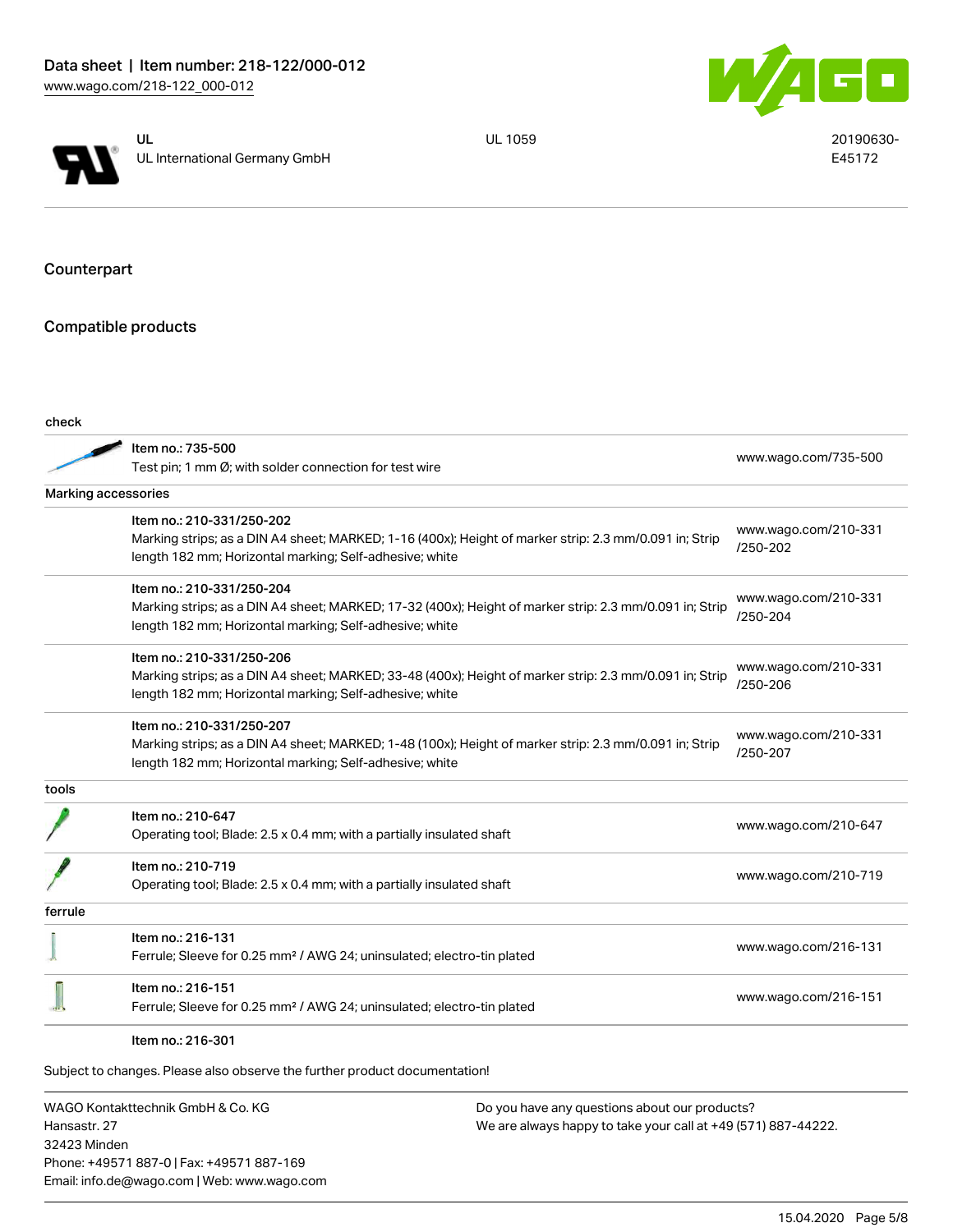

Ferrule; Sleeve for 0.25 mm² / AWG 24; insulated; electro-tin plated; yellow [www.wago.com/216-301](http://www.wago.com/216-301)

| Item no.: 216-321<br>Ferrule; Sleeve for 0.25 mm <sup>2</sup> / AWG 24; insulated; electro-tin plated; yellow                                                          |             |               | www.wago.com/216-321 |
|------------------------------------------------------------------------------------------------------------------------------------------------------------------------|-------------|---------------|----------------------|
| <b>Downloads</b>                                                                                                                                                       |             |               |                      |
| Documentation                                                                                                                                                          |             |               |                      |
| <b>Additional Information</b>                                                                                                                                          |             |               |                      |
| Technical explanations                                                                                                                                                 | Apr 3, 2019 | pdf<br>3.6 MB | Download             |
| <b>CAD/CAE-Data</b>                                                                                                                                                    |             |               |                      |
| CAD data                                                                                                                                                               |             |               |                      |
| 2D/3D Models 218-122/000-012                                                                                                                                           |             | <b>URL</b>    | Download             |
| <b>PCB Design</b>                                                                                                                                                      |             |               |                      |
| Symbol and Footprint 218-122/000-012                                                                                                                                   |             | <b>URL</b>    | Download             |
| CAx data for your PCB design, consisting of "schematic symbols and PCB footprints",<br>allow easy integration of the WAGO component into your development environment. |             |               |                      |
| Supported formats:                                                                                                                                                     |             |               |                      |
| п<br>Accel EDA 14 & 15                                                                                                                                                 |             |               |                      |
| Altium 6 to current version                                                                                                                                            |             |               |                      |
| Cadence Allegro                                                                                                                                                        |             |               |                      |
| <b>I</b><br>DesignSpark                                                                                                                                                |             |               |                      |
| Eagle Libraries                                                                                                                                                        |             |               |                      |
| KiCad                                                                                                                                                                  |             |               |                      |
| Mentor Graphics BoardStation                                                                                                                                           |             |               |                      |
| Mentor Graphics Design Architect                                                                                                                                       |             |               |                      |
| Mentor Graphics Design Expedition 99 and 2000                                                                                                                          |             |               |                      |
| OrCAD 9.X PCB and Capture                                                                                                                                              |             |               |                      |
| PADS PowerPCB 3, 3.5, 4.X, and 5.X<br>ш                                                                                                                                |             |               |                      |
| ш<br>PADS PowerPCB and PowerLogic 3.0                                                                                                                                  |             |               |                      |
| PCAD 2000, 2001, 2002, 2004, and 2006                                                                                                                                  |             |               |                      |
|                                                                                                                                                                        |             |               |                      |
| a ka<br>Pulsonix 8.5 or newer                                                                                                                                          |             |               |                      |

WAGO Kontakttechnik GmbH & Co. KG Hansastr. 27 32423 Minden Phone: +49571 887-0 | Fax: +49571 887-169 Email: info.de@wago.com | Web: www.wago.com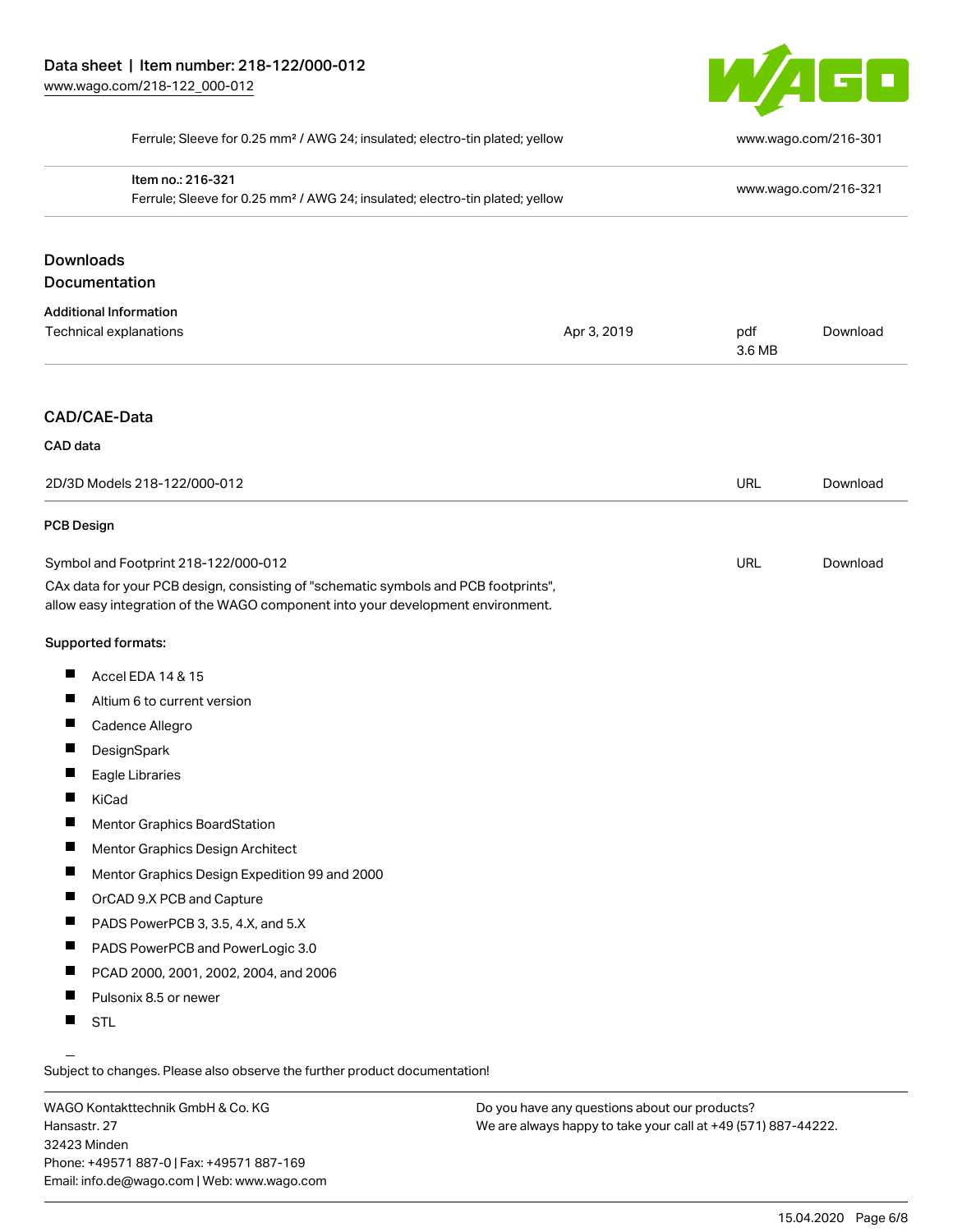- $\blacksquare$ 3D STEP
- $\blacksquare$ TARGET 3001!
- $\blacksquare$ View Logic ViewDraw
- $\blacksquare$ Quadcept
- П Zuken CadStar 3 and 4
- П Zuken CR-5000 and CR-8000

PCB Component Libraries (EDA), PCB CAD Library Ultra Librarian

# Installation Notes

#### Conductor termination



Terminating stranded conductors in confined spaces requires a great deal of patience, unless you use the new 218 Series PCB Terminal Strips. The clamping units of these strips can be held open during termination process via integrated locking slide.



Terminating 0.75 mm² (18 AWG) conductors is possible; however, insulation diameter allows only every other clamping unit to be terminated with this conductor size.



Conductor termination: To momentarily open the clamping unit, use screwdriver and then insert a stripped conductor. To open clamping unit for an extended period, move locking slide toward conductor entry hole. Then fully insert stripped conductor and move locking slide back to original position (also possible to perform with fingernail).

Subject to changes. Please also observe the further product documentation!

WAGO Kontakttechnik GmbH & Co. KG Hansastr. 27 32423 Minden Phone: +49571 887-0 | Fax: +49571 887-169 Email: info.de@wago.com | Web: www.wago.com